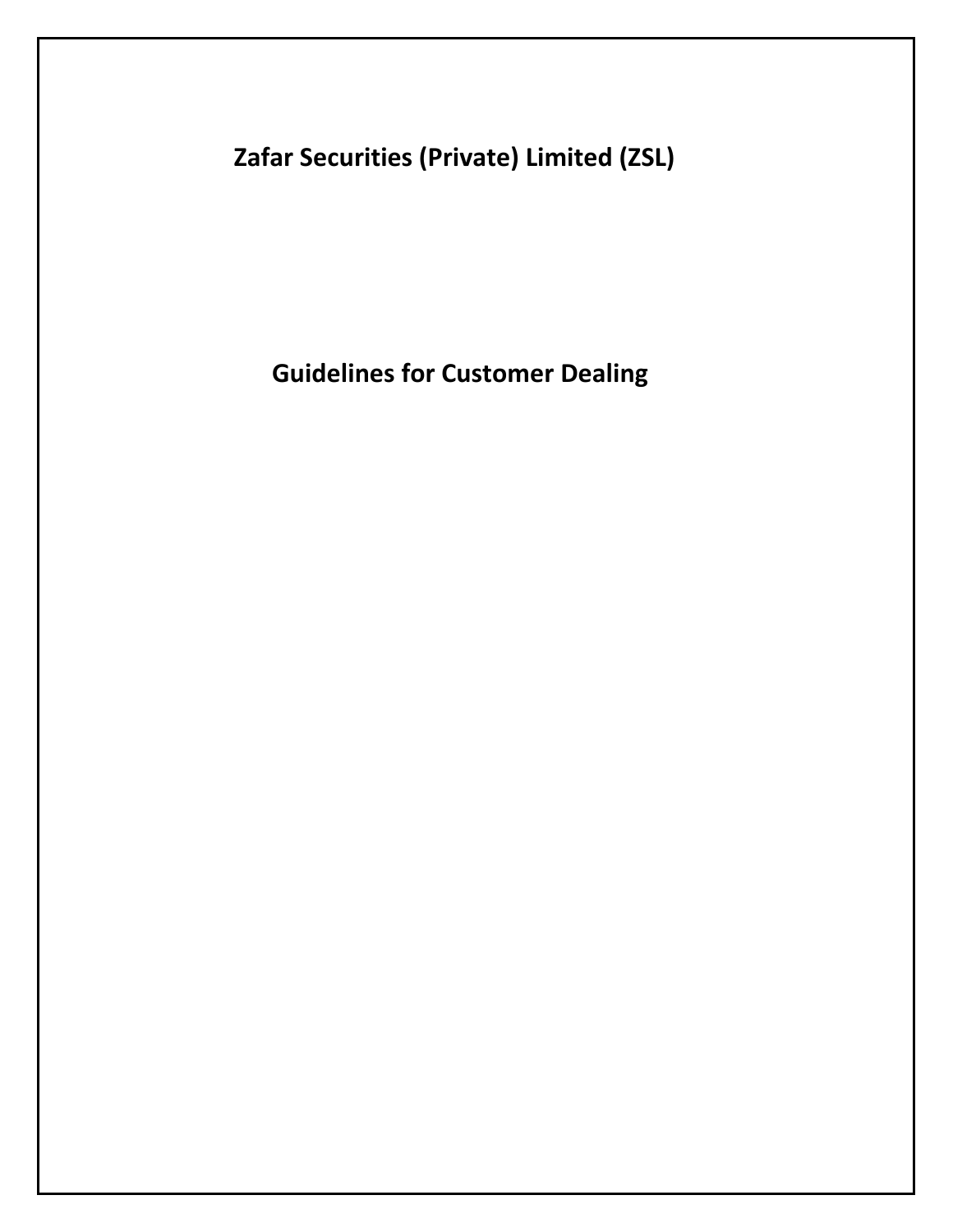# Index

- 1. Introduction
- 2. Disclosure of financial risks to customers:
- 3. Conflict of interest
- 4. Duties and obligations of ZSL to its customers:
- 5. Establishment of relationship with customer
- 6. Customers' rights
- 7. Execution of customer orders
- 8. Order recording
- 9. Recorded Telephone Lines, emails, SMS etc
- 10. Segregation of customer money
- 11. Accounting for and use of customer money
- 12. Segregation of other customer assets
- 13. Periodic reporting to the customer
- 14. Walk-in Customer
- 15. Annexure # 01: Risk Disclosure Document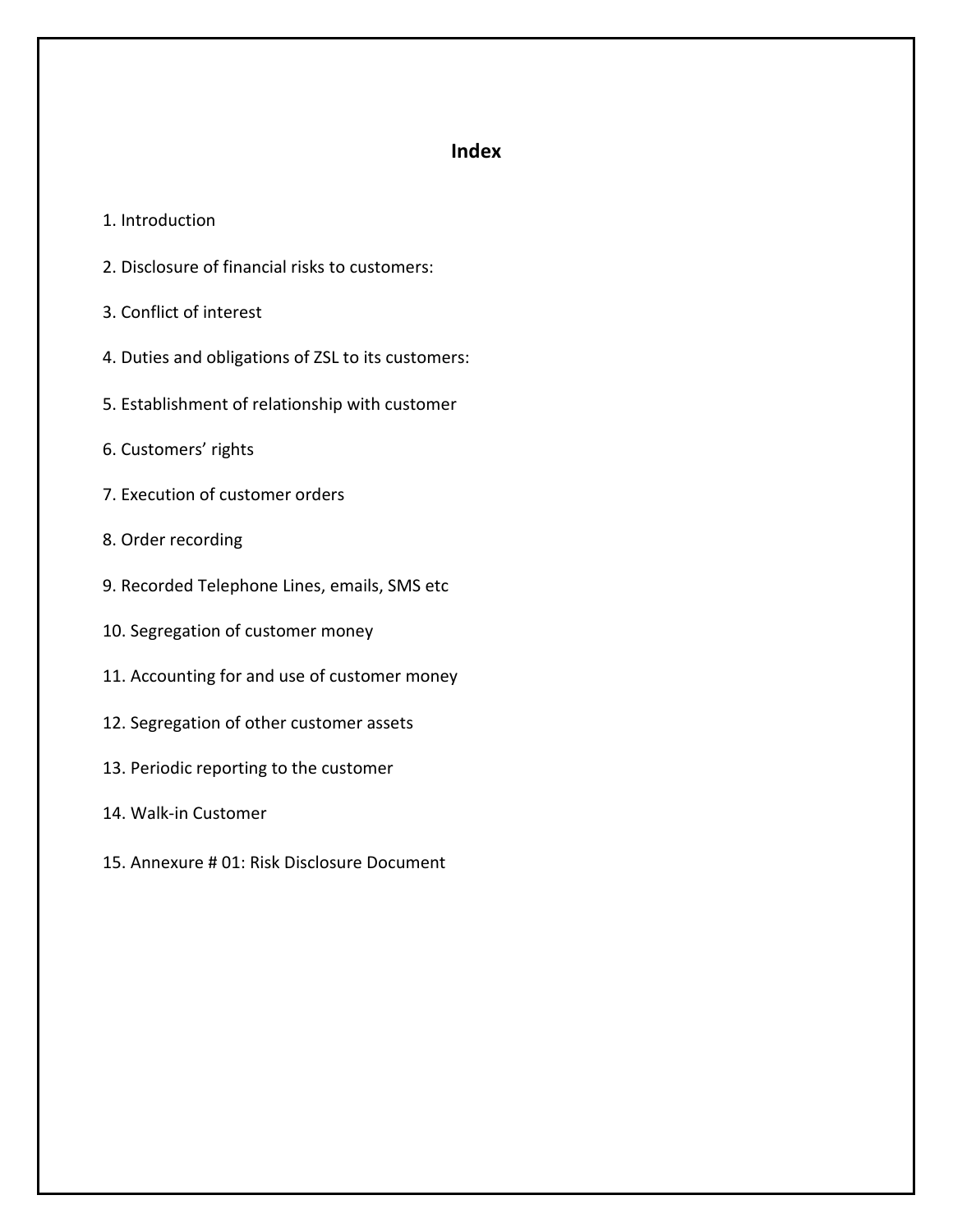# 1. Introduction

Zafar Securities (Private) Limited (ZSL) has certain obligations towards its customers in accordance with the provisions of Securities Act, 2015 read with Securities and Exchange Regulations, 2016 and as per the guidelines frequently issued by Securities and Exchange Commission of Pakistan (SECP) and Pakistan Stock Exchange (PSX). These guidelines - Guidelines for Customer Dealing - broadly define those obligations.

# 2. Disclosure of financial risks to customers:

- 1. ZSL shall not commence business with a customer unless it has provided the customer with a risk disclosure document in accordance with the specimen provided by the SECP, containing the basic risks involved in trading in securities including explanation of the following:
	- a. Risk of higher volatility, which may affect the complete or partial execution of an order and the price at which it may be executed;
	- b. Risk of lower liquidity;
	- c. Speculative trading;
	- d. Risk of wider spread;
	- e. Price fluctuations due to corporate announcements;
	- f. Systemic risk; and
	- g. Specific risk of trading in leverage markets etc;
- 2. ZSL shall obtain a written acknowledgement duly signed and dated by the customer confirming that such customer has understood the nature and contents of the risk disclosure document.

#### 3. Conflict of interest

- 1. ZSL shall take all reasonable steps including framing of appropriate policies and procedures to minimize conflict of interest between ZSL and its customers.
- 2. Where any conflict of interest arises between ZSL and its customer, ZSL shall immediately inform the customer through verifiable means and not gain any direct or indirect advantage from the situation and shall act in the best interest of the customer.
- 3. ZSL must take reasonable steps to ensure that neither ZSL nor any of its employees or accredited representatives either offers or gives or solicits or accepts, any inducement that is likely to conflict with any duties owed to the customer.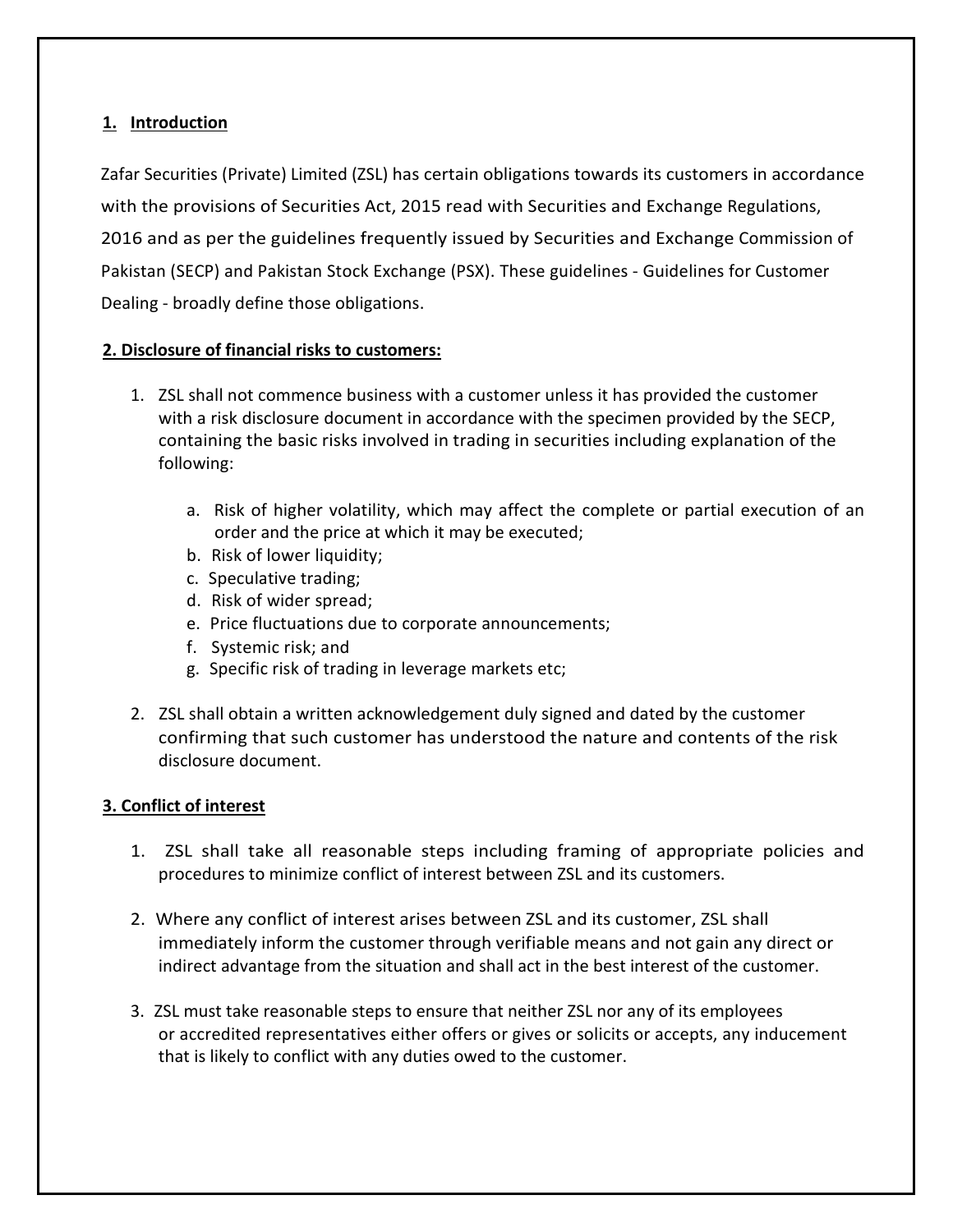- 4. ZSL shall put in place a mechanism and take steps to avoid and eliminate the misalignment of incentives due to conflict of interest between compensation of senior management officers, employees and accredited representatives of ZSL and interest of the customers.
- 5. ZSL shall disclose the names of such persons to its customers who are working as its accredited representatives.
- 6. ZSL shall put in place a mechanism to resolve any conflict of interest that may arise in the conduct of business and take all reasonable steps to resolve all conflict of interest in an equitable manner.
- 7. Where ZSL has a material interest in a transaction to be entered into with or for a customer or a relationship which gives rise to a conflict of interest in relation to such a transaction, ZSL shall not knowingly either advise, or deal in the exercise of discretion, in relation to that transaction unless ZSL has:
	- a. Disclosed that material interest or relationship, as the case may be, to the customer;
	- b. Take reasonable steps to ensure that neither the material interest nor the relationship adversely affects the interest of the customer;
- 8. ZSL shall make appropriate disclosure to customers of possible source or potential areas of conflict of interest which could impair its ability to render fair, objectives and unbiased service.
- 9. In case of any breach of policies by its employees and accredited representatives, ZSL shall promptly investigate, and take appropriate action against the person responsible.

# 4. Duties and obligations of ZSL to its customers:

- 1. ZSL shall:
	- a. Ensure fair treatment of its customers, not discriminate amongst them, and treat customers' instructions and orders in due turn;
	- b. Exercise due care and diligence while handling unsubstantiated market information or non-public price sensitive information;
	- c. Take reasonable steps to ensure that any agreement, written communication, notification or information that ZSL gives or sends to customers to whom the services are to be provided or are being provided is presented fairly and clearly and adequate details regarding the services to be provided by the securities broker are covered therein;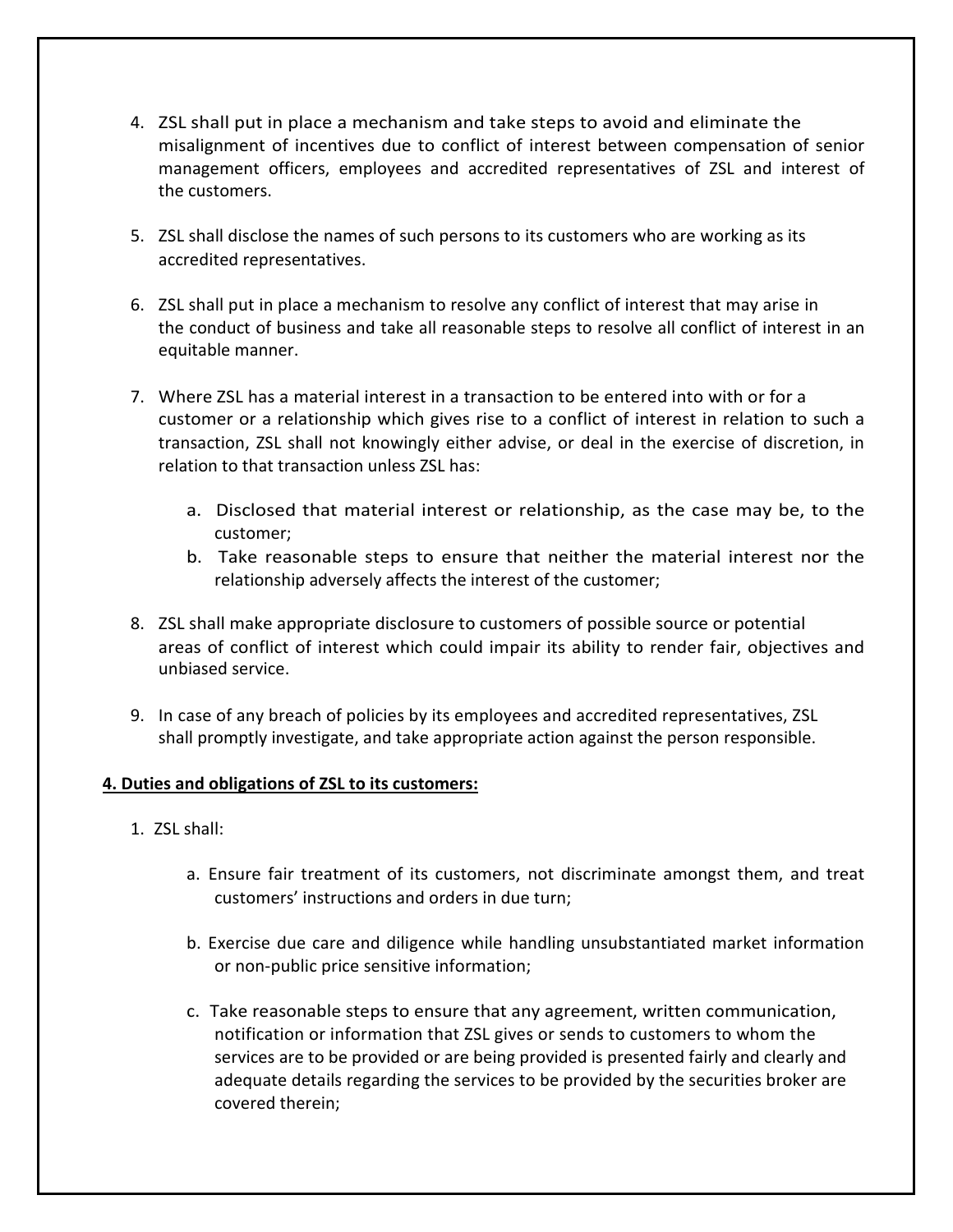- d. Establish an internal code of practice aimed at ensuring that members of the board, directors, employees and accredited representatives act in accordance with the best interests of its customers, the integrity of the market and are in compliance of the Securities Act, 2015 read with Securities Brokers (Licensing and Operations) Regulations 2016 and any other applicable laws, guidelines, directives, circulars etc;
- e. Frame policies and procedures to ensure compliance with regulatory requirements governing prohibition of insider dealing and market abuse;
- f. Ensure that 'Know Your Customer' and 'Customer Due Diligence' is being conducted properly in accordance with the relevant regulations/guidelines/circulars etc issued by SECP from time to time;
- g. Ensure that the credit worthiness of ZSL's customers is evaluated through a proper credit risk assessment methodology and trading limits are assigned to each customer beyond which the customer shall not be allowed to take a position;
- 2. ZSL shall not:
	- a. Encourage sale or purchase of securities on account of a customer with they sole objective of generating commission or any other financial benefit;
	- b. Have an incentive structure that encourages dealing in securities not suiting the risk profile of its customers;
	- c. Deal or transact business directly or indirectly or execute an order for a customer where the name of such customer is appearing on the list of delinquent customers maintained by the SECP;
	- d. Accept any money from a customer on a promise of predetermined or guaranteed return;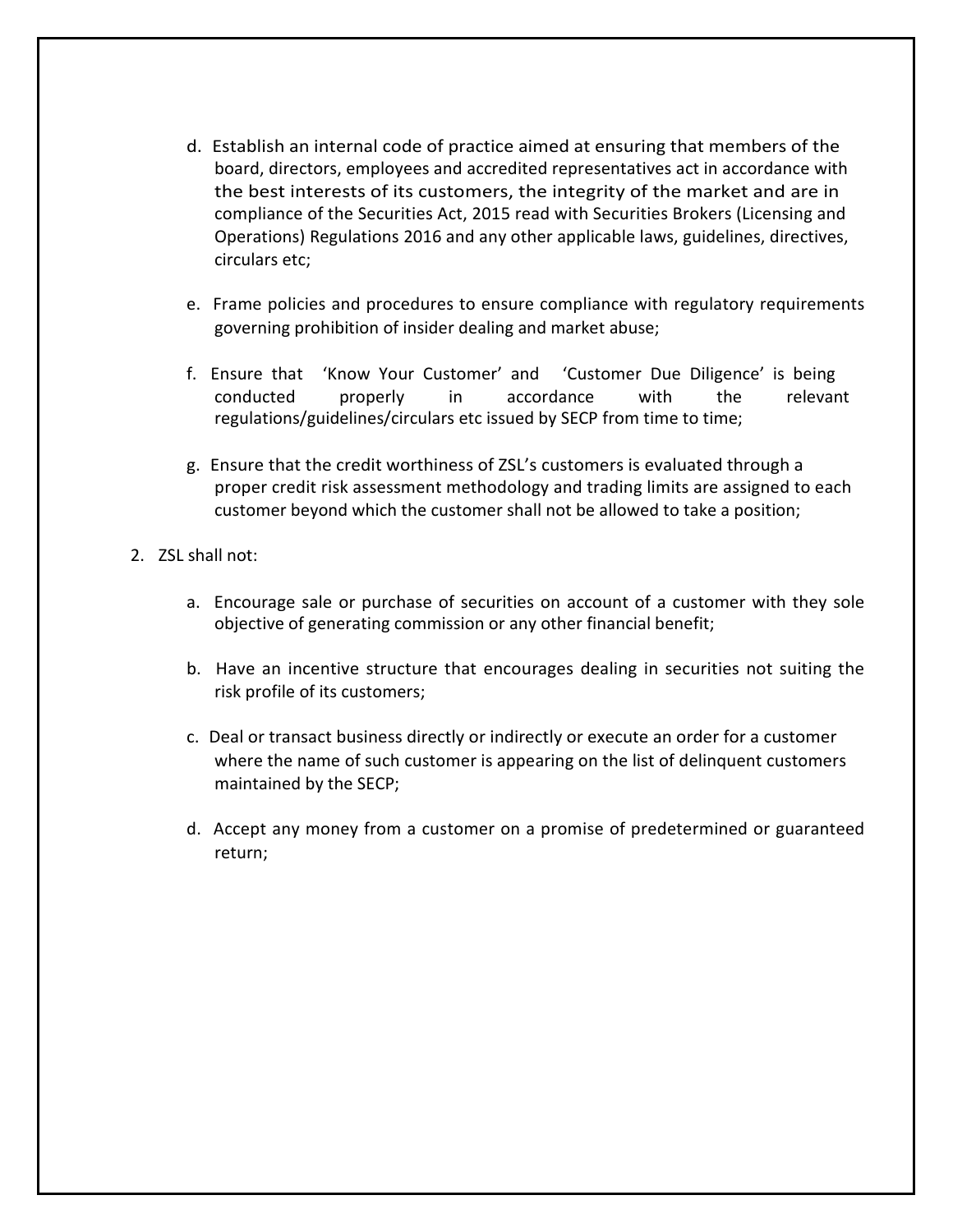# 5. Establishment of relationship with customer

- 1. ZSL shall not commence business with a customer unless it has entered into an agreement with the customer, obtained acknowledgement of risk disclosure document, opened an account in the customer's name and completed all other requirements as may be specified by the SECP, clearing house or a central depository;
- 2. ZSL shall take reasonable steps to ensure that the identity, address and contact details of its customers are known and verified;
- 3. ZSL shall ensure that the information contained in the account opening form is updated, complete and correct and shall ensure that the mobile number and/or the email address of the customer is registered in the central depository's and clearing company's record as per the regulations of the central depository and the clearing company;
- 4. ZSL shall ensure maintenance of only true and correct information/particulars of its customers in the system and its records, and shall not change any detail provided by the customer and shall keep the record of such changes along-with necessary documentary evidence;
- 5. ZSL shall hold in possession copies of documentation regarding the identity of customer and the identity of any representative of the customer;
- 6. ZSL must take reasonable care in evaluating that the customer has sufficient financial resources to settle the transactions the customer wishes to enter into;

# 6. Customers' rights

- 1. ZSL shall not, in any written communication or agreement, seek to exclude or restrict:
	- a. Any duty or liability to a customer, which such customer has under any law or under any regulation made by SECP;
	- b. Any other duty to act with skill, care and diligence that is owed to a customer in connection with the provisions of service as a securities broker; and
	- c. Any liability owed to a customer for failing to exercise the degree of skill, care and diligence that may reasonably be expected of ZSL is the provision of the service of a regulated securities activity;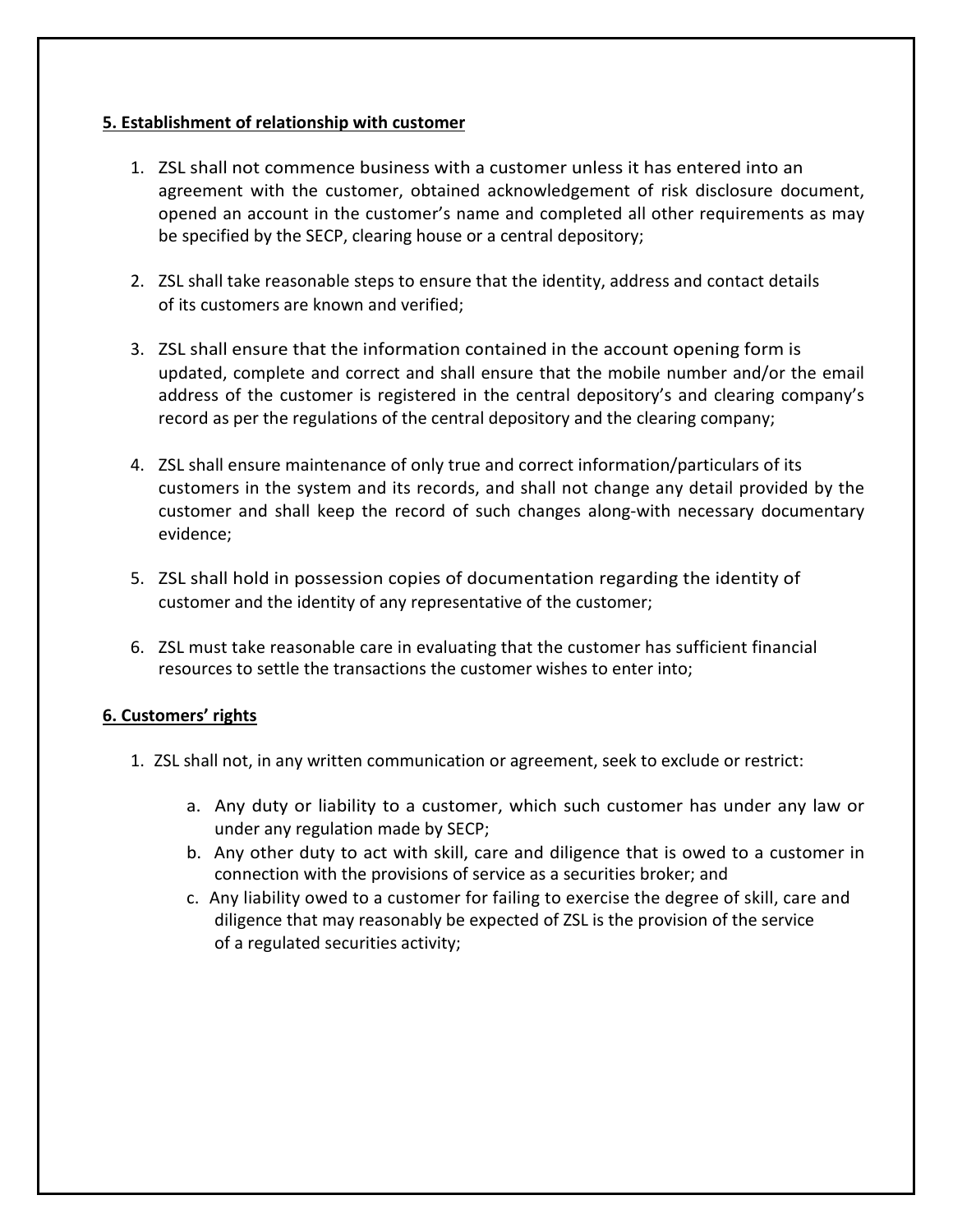# 7. Execution of customer orders

- 2. ZSL shall not deal in securities on account of a customer without instruction of such customer;
- 3. ZSL shall take reasonable measures to execute the orders placed by the customer on the most advantageous terms as practical in the prevailing market conditions and ZSL shall ensure that the use of negotiated deals market is properly justified;
- 4. ZSL shall always give priority to customer orders;
- 5. All orders to buy or sell securities, which ZSL may receive shall be entered, in the chronological order, in a register to be maintained in a form which shows the name, trading code and UIN of the person who placed the order, the name and number of securities to be bought or sold, the nature of the transaction and the limitation, if any, as to the price of the securities or the period for which the order is to be valid.
- 6. The chronological register to be maintained under Point # 05 above may be maintained in electronic form including the logs generated from the system and telephone recording.

# 8. Order recording

- 1. ZSL shall ensure that all orders placed by customers through telephone lines are recorded over dedicated telephone lines and ensure that:
	- a. All telephone lines to be used by its employees and accredited representatives who are responsible for taking and confirming orders, executing contracts, transferring funds, or carrying out instructions incidental thereto, shall be routed through a centralized call recording system; and
	- b. All lines of communication are regularly tested to ensure ongoing proper functioning;
- 2. ZSL shall ensure that all orders received in-person from visiting customers are adequately recorded and acknowledgement is obtained from the customers;
- 3. ZSL shall ensure that it has preserved all records pertaining to all orders received from customers in writing or through any other document, fax, email, or through any other means;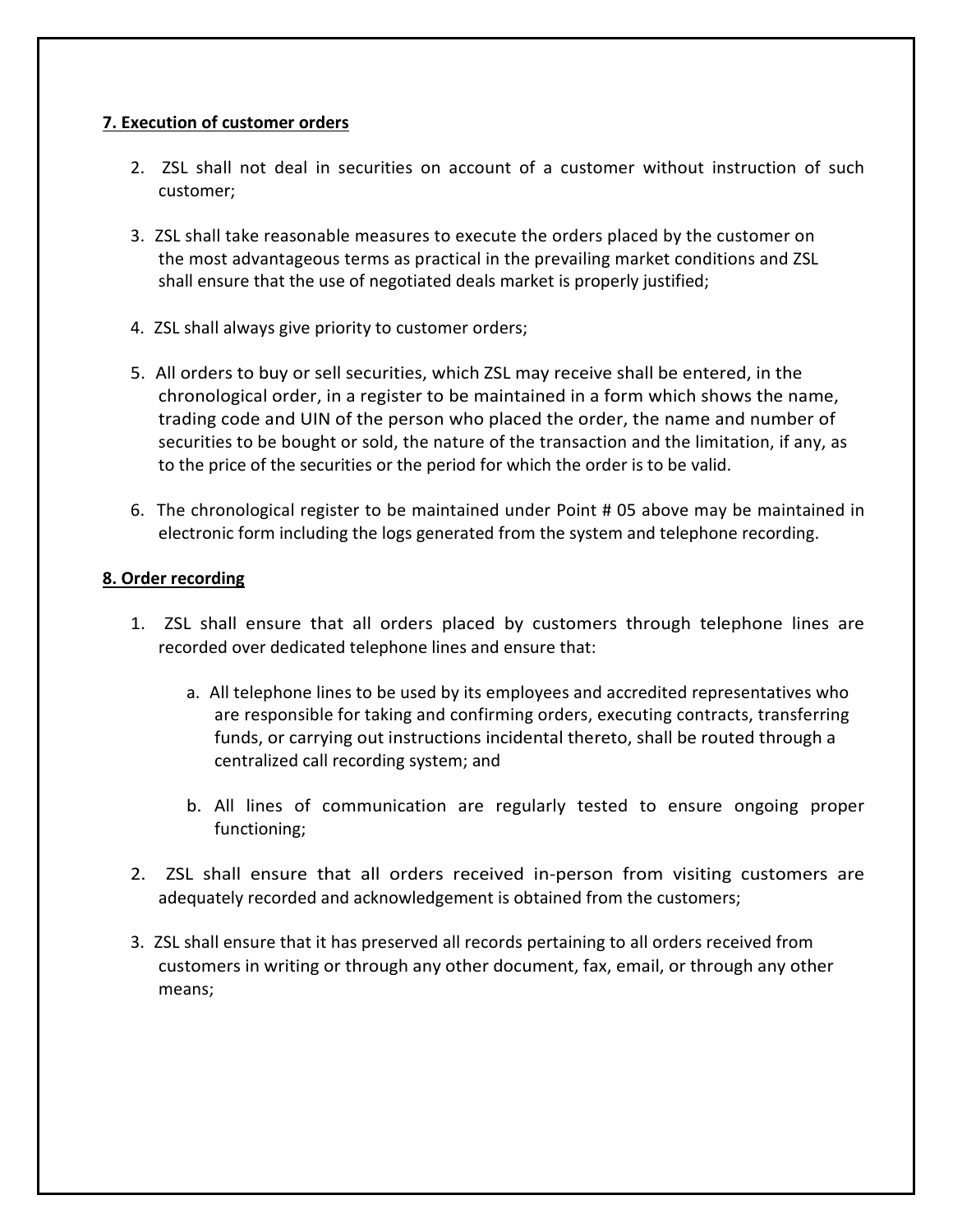#### 9. Recorded Telephone Lines, emails, SMS etc

Preventing, detecting and deterring market abuse is one of ZSL's key priorities. Good quality recordings of voice conversations and of electronic communications (email, SMS etc) may help ZSL to detect and deter market abuse. Customer disputes usually begin with a miscommunication when there is no easy way to prove who is right. For this reason, and to comply with regulatory requirement ZSL

- 1. Clients' orders received and/or confirmed via telephonic [landline] communications must be recorded in the manner specified by the Exchange;
- 2. Where Clients' orders are not received and/or confirmed via telephonic [landline] communications, the same can be received on official ZSL email account only;
- 3. Adequate compliance monitoring is exercised over the office staff that is responsible for recording the telephone order instructions;
- 4. Telephone recordings are being retained for a minimum period of six months or any other period specified by the Exchange and/or Commission;
- 5. Further, in case of any complaint lodged by an Investor, the Broker has retained the record of such Investor till the resolution of the complaint;
- 6. All telephone lines under use of the traders, agents, dealers and authorized persons who are involved in trading, are connected to the telephone recording system of the Broker;
- 7. During trading time, no trader is allowed to use mobile phones in order to make the transaction of the Client transparent and confidential;

#### 10. Segregation of customer money

- 1. Customer money shall not form part of the assets of ZSL for any purpose and shall not be available in any circumstances for payment of any debt or liability of securities broker;
- 2. ZSL shall not use customer money for any purpose other than as allowed under Securities Act, 2015 or any rule or regulations made there-under;
- 3. Where ZSL receives or holds customer money, it shall open one or more designated bank accounts with a scheduled bank in Pakistan for such purpose and the title of the account shall reflect the same;
- 4 The funds of clients are kept in a separate Bank account with word "Client" in the title.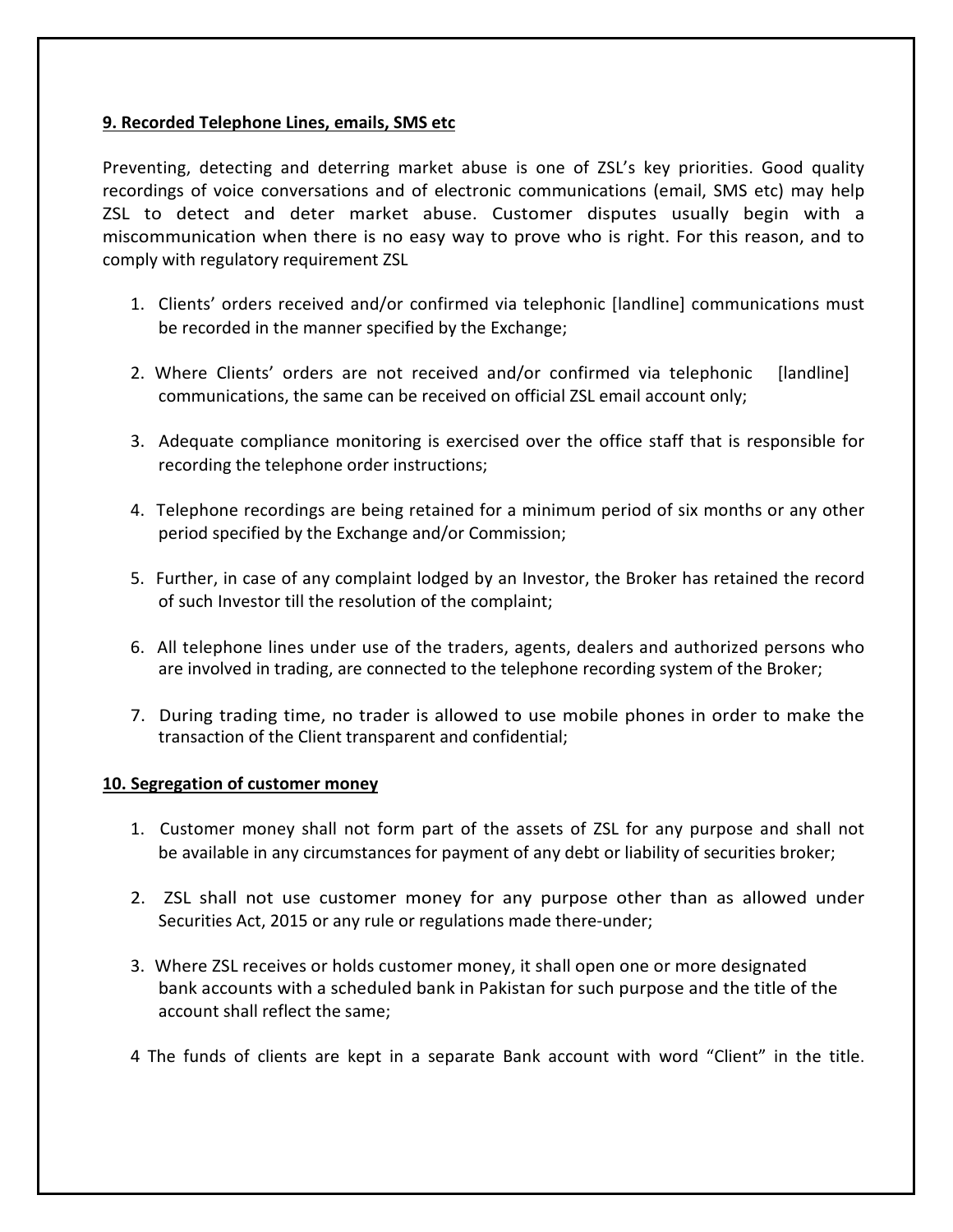- 5. ZSL shall forthwith deposit into a designated bank account for the customers all customer money coming into ZSL's hands from its customer;
- 6. ZSL shall keep records of:
	- a. All amount deposited into designated bank account(s), specifying the customers on whose behalf the amounts are held and the dates on which the amounts were received;
	- b. All payments from designated bank account(s), the dates of those payments and the names of the customers on whose behalf the payments are made; and
	- c. Such other particulars as may be specified by SECP;
- 7. No amount from customer bank account(s) shall be withdrawn in cash and all payments shall be made through cross cheques or other banking channels and where payment is made through cross cheques, ZSL shall keep copy of the cheques issued for the purposes of record;

#### 11. Accounting for and use of customer money

- 1. ZSL shall properly account for customer money and ensure that:
	- a. Customer money is not mixed with other money;
	- b. ZSL can at all times calculate how much customer money stands to the credit of each customer; and
	- c. Money belonging to one customer is not used for another customer;
- 2. ZSL shall not withdraw money received and deposited in the designated bank account otherwise than for the purpose of:
	- a. Making a payment to a person entitled to the money;
	- b. Meeting obligations emanating from dealing in securities effected by ZSL on the instruction of a customer;
	- c. Defraying brokerage and other charges or levies incurred in respect of dealing in securities effected by ZSL on the instruction of a customer;
	- d. Making a payment that is otherwise authorized by law;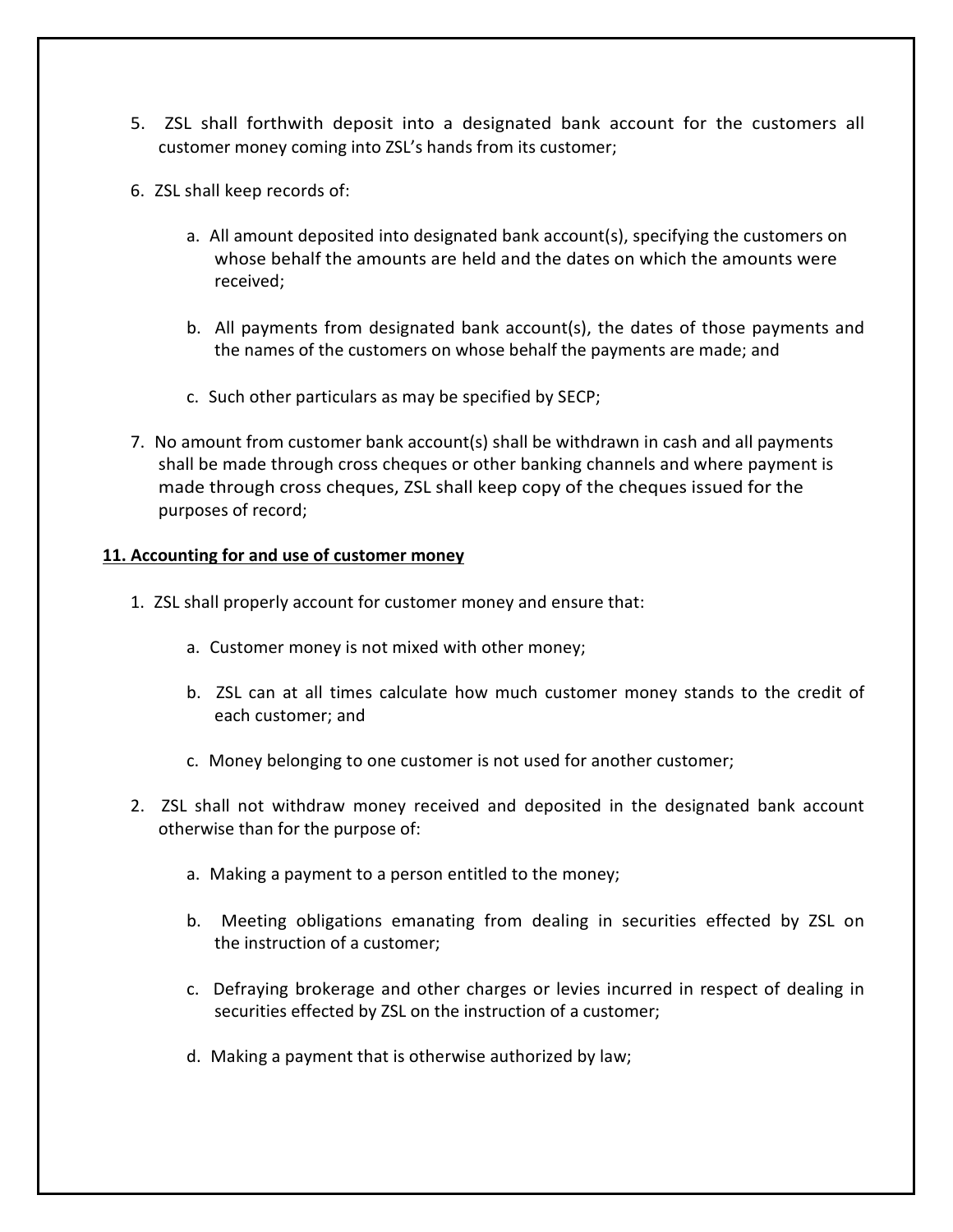# 12. Segregation of other customer assets

1. All customer assets (other than customer money) held or received by ZSL on account of a customer in connection with any trading in securities shall be segregated

and

separately accounted for:

- 2. ZSL shall at all times keep such books as is necessary;
	- a. To show all handling of a customer's assets including relevant dates; and

b. To distinguish such customer assets held or received by it on account of each

separate customer and to distinguish such customer assets from its own assets and

other assets held or received by ZSL;

3. ZSL shall maintain a separate sub-account under its participant account in the CDS for each of its customers to maintain the custody of all securities belonging to the customer

including margin deposited by the customer;

4. A complete audit trail of the transactions pertaining to customer's assets is to be

maintained by ZSL;

#### 13. Periodic reporting to the customer

1. ZSL shall, on quarterly basis or any other periodic basis as may be specified by the securities exchange and/or the SECP, furnish to the customer reports containing

information regarding handling of securities, receipts and payments and the holding

balance of customer's assets;

2. ZSL shall promptly provide to a customer any report or information pertaining to the account of such customer as and when requested by the customer;

#### 14. Walk-in Customer

1. Walk-in-Customer implies an existing ZSL customer who 'walks-in' ZSL's office and places an order verbally. Such a customer is required to sign the 'KATS Order

Sheet/BackOffice Note' containing but not limited to time of order, total order